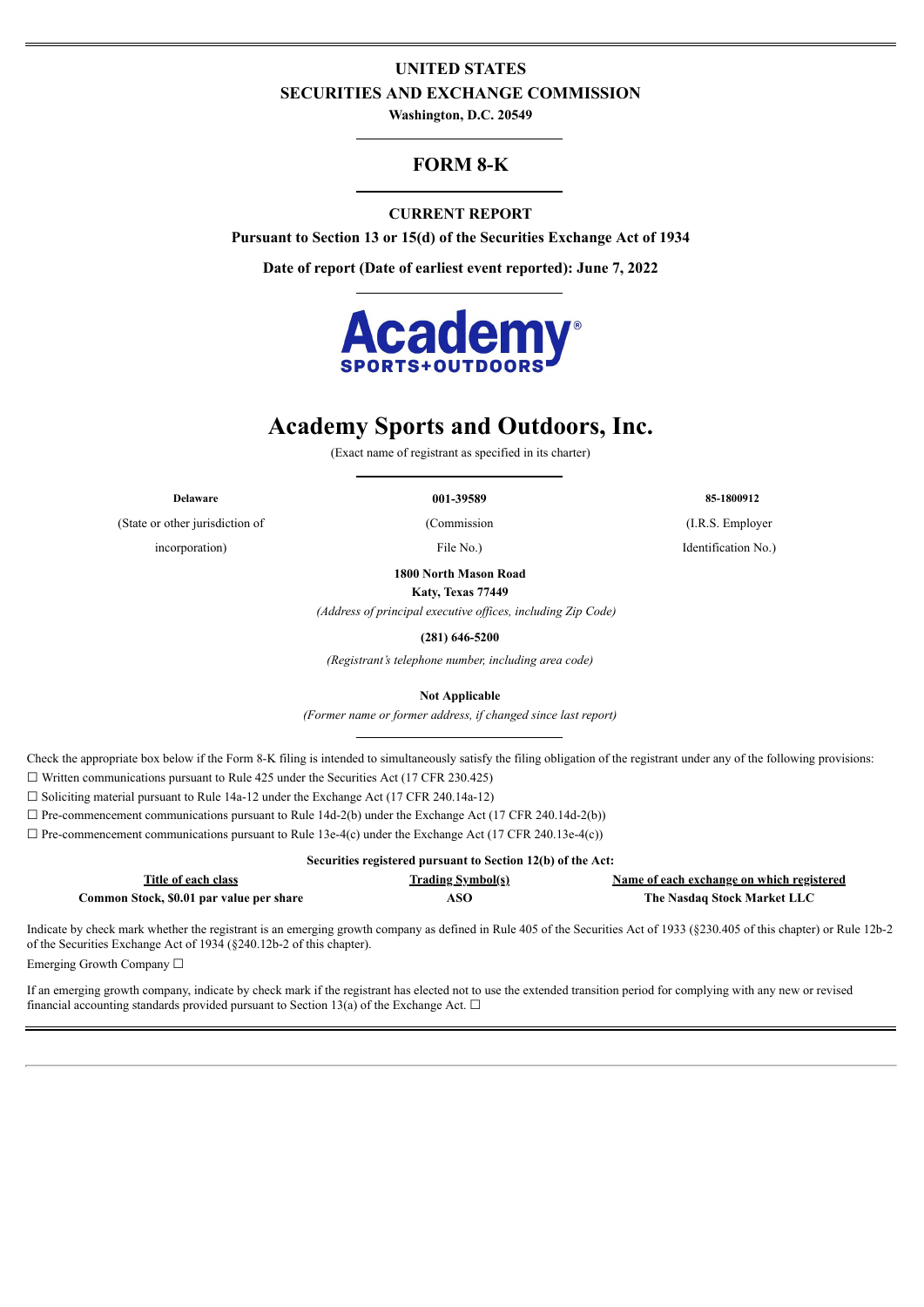#### **Item 2.02 Results of Operations and Financial Condition.**

On June 7, 2022, Academy Sports and Outdoors, Inc. (the "Company") issued a press release announcing financial results for the quarter ended April 30, 2022. A copy of the release is furnished herewith as Exhibit 99.1 and incorporated by reference herein.

The information in this Current Report on Form 8-K, including exhibits, is being furnished to the U.S. Securities and Exchange Commission (the "SEC") pursuant to Item 2.02 of Form 8-K and shall not be deemed to be "filed" for purposes of Section 18 of the Securities Exchange Act of 1934, as amended (the "Exchange Act"), or otherwise subject to the liabilities of that section, nor shall it be deemed incorporated by reference into any of the Company's filings with the SEC under the Securities Act of 1933, as amended (the "Securities Act"), or the Exchange Act, except as shall be expressly set forth by specific reference in such a filing.

#### **Item 8.01 Other Events.**

On June 2, 2022, the Board of Directors (the "Board") of the Company authorized a new share repurchase program under which the Company may purchase up to \$600 million of its outstanding shares during the three-year period ending June 2, 2025.

Under the share repurchase program, repurchases can be made using a variety of methods, which may include open market purchases, block trades, accelerated share repurchase programs, privately negotiated transactions and/or a non-discretionary trading plan, all in compliance with the rules of the SEC and other applicable legal requirements. The timing, manner, price and amount of any common share repurchases will be determined by the Company in its discretion and will depend on a variety of factors, including legal requirements, price and economic and market conditions. The share repurchase program does not obligate the Company to acquire any particular number of common shares, and the program may be suspended, extended, modified or discontinued at any time.

#### **Item 9.01 Financial Statements and Exhibits.**

#### **(d) Exhibits.**

See the Exhibit Index immediately preceding the signature page hereto, which is incorporated herein by reference.

| Exhibit No. | <b>Description of Exhibit</b>                                                |
|-------------|------------------------------------------------------------------------------|
| 99.1        | Academy Sports and Outdoors, Inc. Press Release, dated June 7, 2022.         |
| 104         | Cover Page Interactive Data File (embedded within the Inline XBRL document). |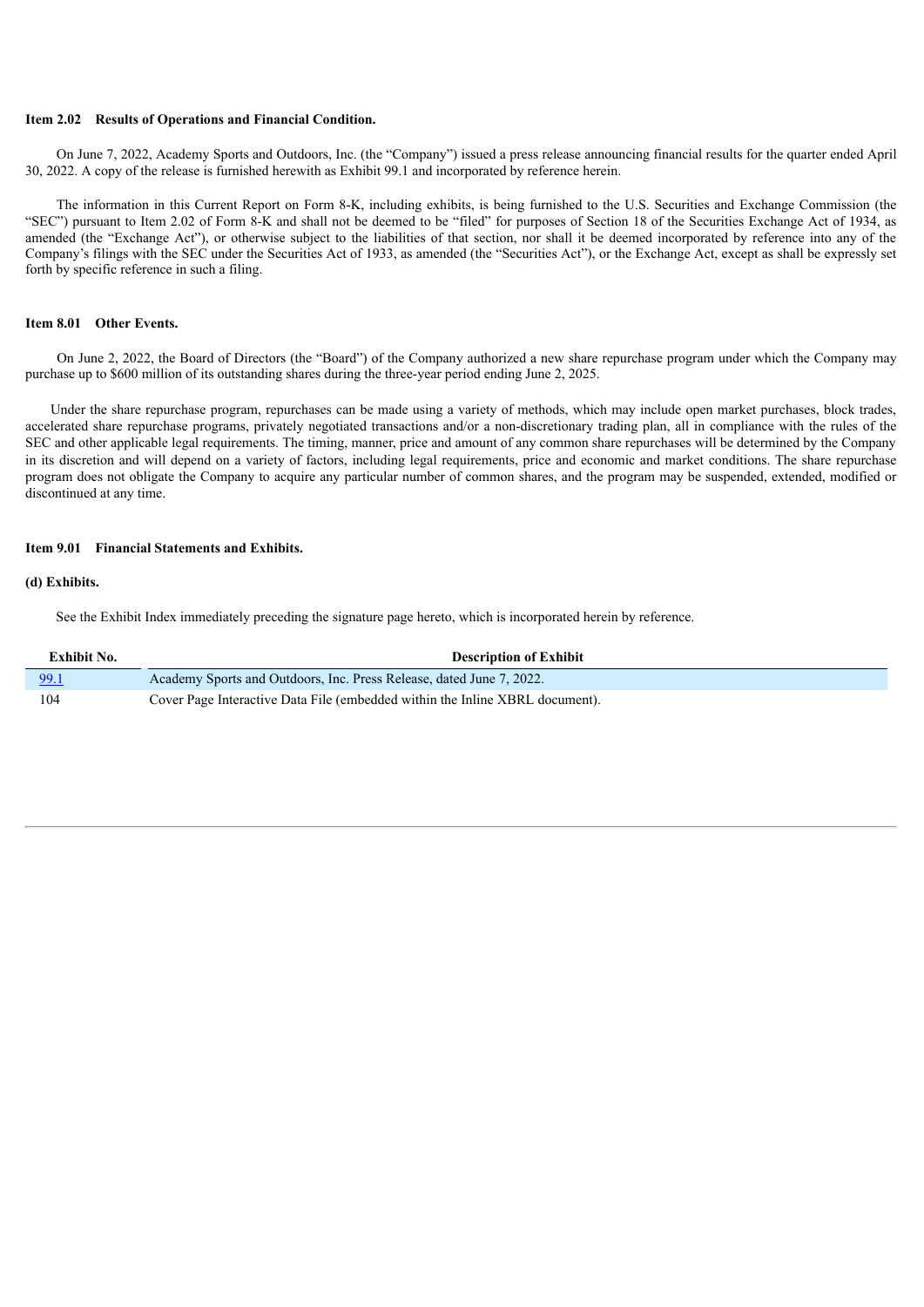### **Signatures**

Pursuant to the requirements of the Securities Exchange Act of 1934, the Registrant has duly caused this report on Form 8-K on its behalf by the undersigned, thereto duly authorized.

ACADEMY SPORTS AND OUTDOORS, INC.

Date: June 7, 2022 By: /s/ Rene G. Casares

Name: Rene G. Casares

Title: Senior Vice President, General Counsel and Secretary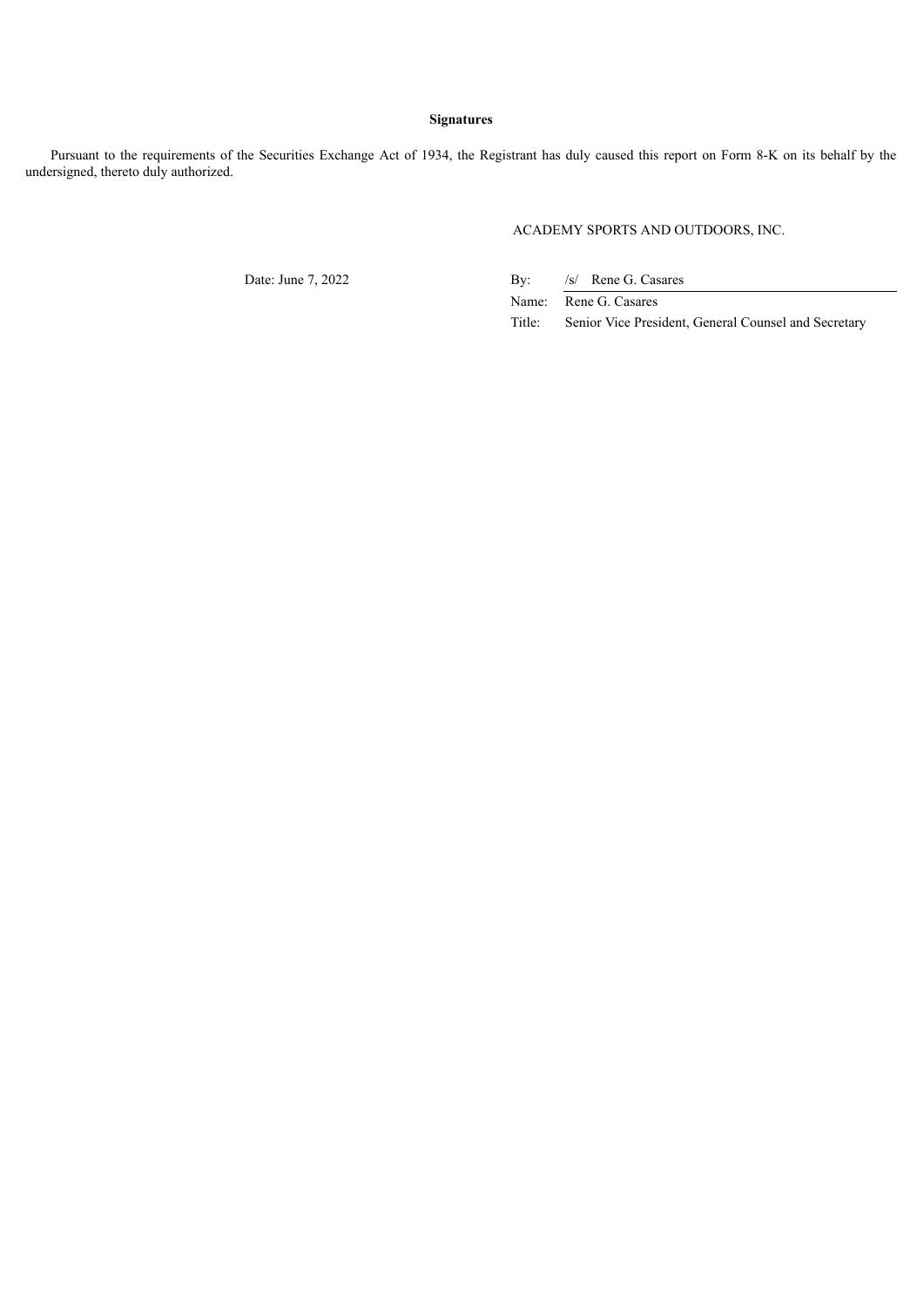

# <span id="page-3-0"></span>**Academy Sports + Outdoors Reports First Quarter 2022 Results**

*First Quarter Diluted EPS of \$1.69, or \$1.73 Adjusted EPS*

*Returned \$95 Million to Shareholders Through Share Repurchases and Dividend Payout; New Repurchase Program Announced*

*Company Opens First New Store Since 2019; Plans to Open at Least Eight in 2022*

**KATY, TEXAS (Globe Newswire — June 7, 2022)** – Academy Sports and Outdoors, Inc. (Nasdaq: ASO) ("Academy" or the "Company") today announced its financial results for the first quarter ended April 30, 2022. Unless otherwise indicated, comparisons are to the same period in the prior fiscal year.

#### **First Quarter 2022 Results**

"We are satisfied with our first quarter results as the Company continued to position itself for long-term growth and expansion as we executed effectively in a highly dynamic environment and against a very strong prior year quarter," said Ken Hicks, Chairman, President and Chief Executive Officer. "In April, we opened our first new store in over two years and are excited and proud of its early performance. We expect to open at least eight new stores in 2022 as part of our plan to open 80 to 100 stores over the next five years. Looking ahead, the team is focused on executing our 2022 priorities which will help drive long-term growth and sustainable profitability."

Net sales were \$1.47 billion, a decrease of 7.1%, compared to \$1.58 billion. E-commerce sales grew 18.8%. Comparable sales declined 7.5%. The decline in sales was primarily due to lapping 38.9% comparable sales in the prior year quarter, partially driven by the first quarter 2021 release of government stimulus payments. When compared to the first quarter of 2019, net sales increased 36.3%.

Gross margin was \$521.4 million, or 35.5% of net sales, compared to gross margin of \$563.7 million, or 35.7% of net sales in the prior year quarter. An increase in merchandise margins and a decrease in freight costs were offset by an increase in inventory and e-commerce shipping costs.

In the first quarter, pre-tax income was \$195.3 million compared to \$224.9 million. This is the second highest reported first quarter pre-tax income in the Company's history. When compared to the first quarter of 2019, it is an increase of more than 650%.

GAAP net income decreased 15.7% to \$149.8 million compared to \$177.8 million. Diluted earnings per share were \$1.69 compared to \$1.84 per share. Adjusted net income, which excludes the impact of certain non-cash and extraordinary items, was \$153.2 million. Adjusted diluted earnings per share were \$1.73 compared to \$1.89 per share.

#### **Balance Sheet and Capital Allocation Update**

At the end of the first quarter, the Company's cash and cash equivalents totaled \$472.4 million with no borrowings under the \$1 billion credit facility. Adjusted free cash flow was \$79.8 million during the first quarter. Merchandise inventories were \$1.3 billion, an increase of 22.5% compared to the first quarter 2021 and 8.8% higher than the first quarter of 2019.

During the first quarter, Academy returned \$95.0 million in cash to stockholders through a combination of share repurchases and a dividend payout. The Company repurchased 2.3 million shares for \$88.5 million. On April 14, 2022, the Company paid its first quarterly cash dividend of \$0.075 per share, or \$6.5 million, to stockholders of record as of the close of business on March 17, 2022.

Subsequent to the end of the first quarter, on June 2, 2022, Academy announced that its Board of Directors ("Board") declared a quarterly cash dividend with respect to the quarter ended April 30, 2022, of \$0.075 per share of common stock. The dividend is payable on July 14, 2022, to stockholders of record as of the close of business on June 16, 2022. The Board also approved a new, three year \$600 million share repurchase program, bringing the total amount currently available under both share repurchase programs to \$700 million.

#### **2022 Outlook**

Michael Mullican, Executive Vice President and Chief Financial Officer said, "Academy continues to effectively manage costs through this inflationary environment and generate strong cash flow, allowing us to fund investments in our strategic initiatives and new store growth. While our internal initiatives continue to drive operational improvements and consistent execution, we believe it is prudent to revise our full year outlook to reflect the current macroeconomic challenges."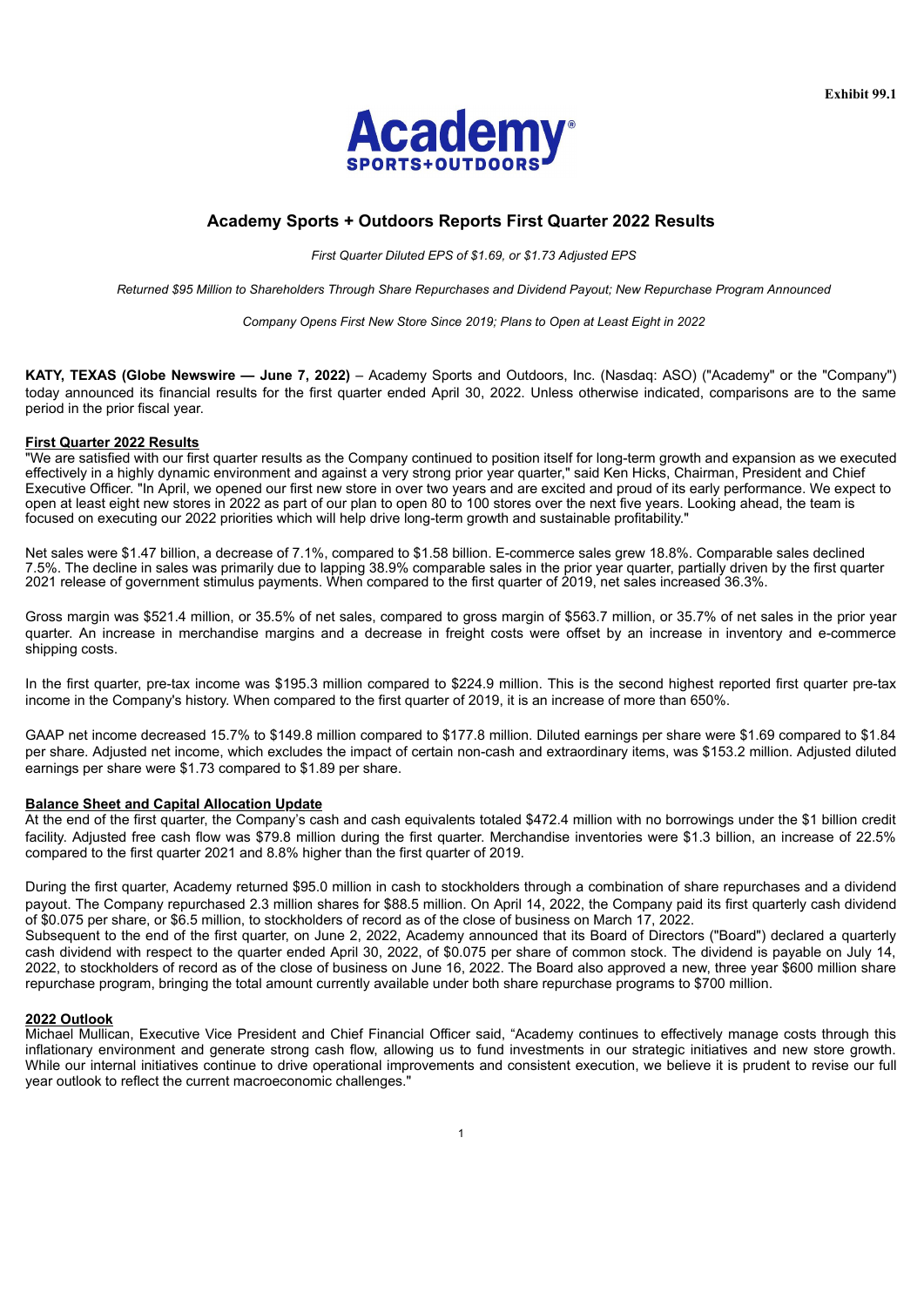Academy is revising its initial guidance for fiscal 2022 for the following metrics:

- Total net sales of \$6.43 to \$6.63 billion and comparable sales of -6.0% to -3.0%
- GAAP Income before taxes of \$725 to \$805 million
- GAAP net income of \$550 to \$615 million
- GAAP diluted EPS of \$6.30 to \$7.00 from \$6.55 to \$7.10 based on 88.0 million diluted weighted average shares outstanding
- Adjusted diluted EPS of \$6.55 to \$7.25 from \$6.70 to \$7.25

The earnings per share estimate reflects a tax rate of 24.0% and the share repurchase activity in the first quarter, but does not include any potential future share repurchases.

#### **Conference Call Info**

Academy will host a conference call today at 10:00 a.m. Eastern Time to discuss its financial results. Listeners may access the call by dialing 1-877-407-3982 (U.S.) or 1-201-493-6780 (International). The passcode is 13730017. A webcast of the call can be accessed at investors.academy.com.

A telephonic replay of the conference call will be available for approximately 30 days, by dialing 1-844-512-2921 (U.S.) or 1-412-317-6671 (International) and entering passcode 13730017. An archive of the webcast will be available at investors.academy.com for 30 days.

#### **About Academy Sports + Outdoors**

Academy is a leading full-line sporting goods and outdoor recreation retailer in the United States. Originally founded in 1938 as a family business in Texas, Academy has grown to 260 stores across 16 states. Academy's mission is to provide "Fun for All" and Academy fulfills this mission with a localized merchandising strategy and value proposition that strongly connects with a broad range of consumers. Academy's product assortment focuses on key categories of outdoor, apparel, footwear and sports & recreation through both leading national brands and a portfolio of private label brands.

#### **Non-GAAP Measures**

Adjusted EBITDA, Adjusted EBIT, Adjusted Net Income and Adjusted Free Cash Flow have been presented in this press release as supplemental measures of financial performance that are not required by, or presented in accordance with, generally accepted accounting principles ("GAAP"). These non-GAAP measures have limitations as analytical tools. For information on these limitations, as well as information on why management believes these non-GAAP measures are useful, please see our Quarterly Report for the thirteen weeks ended April 30, 2022 (the "Quarterly Report"), as such limitations and information may be updated from time to time in our periodic filings with the Securities and Exchange commission (the "SEC"), which are accessible on the SEC's website at www.sec.gov.

We compensate for these limitations by primarily relying on our GAAP results in addition to using these non-GAAP measures supplementally.

See "Reconciliations of Non-GAAP to GAAP Financial Measures" below for reconciliations of non-GAAP financial measures used in this *press release to their most directly comparable GAAP financial measures.*

#### **Forward Looking Statements**

This press release contains forward-looking statements within the meaning of Section 27A of the Securities Act of 1933, as amended, and Section 21E of the Securities Exchange Act of 1934, as amended. These forward-looking statements are based on Academy's current expectations and are not guarantees of future performance. You can identify these forward-looking statements by the use of words such as "outlook," "guidance," "believes," "expects," "potential," "continues," "may," "will," "should," "could," "seeks," "projects," "predicts," "intends," "plans," "estimates," "anticipates" or the negative version of these words or other comparable words. The forward-looking statements include, among other things, statements regarding the payment of the dividend and declaration of future dividends, including the timing and amount thereof, the Company's expectations regarding its future performance, and the Company's future financial condition to support future dividend growth and are subject to various risks, uncertainties, assumptions, or changes in circumstances that are difficult to predict or quantify. Actual results may differ materially from these expectations due to changes in global, regional, or local economic, business, competitive, market, regulatory and other factors, many of which are beyond Academy's control. Important factors that could cause actual results to differ materially from those in the forward-looking statements are set forth in Academy's filings with the U.S. Securities and Exchange Commission (the "SEC"), including the Company's Annual Report on Form 10-K, under the caption "Risk Factors," as may be updated from time to time in our periodic filings with the SEC. Any forward-looking statement in this press release speaks only as of the date of this release. Academy undertakes no obligation to publicly update or review any forward-looking statement, whether as a result of new information, future developments or otherwise, except as may be required by any applicable securities laws.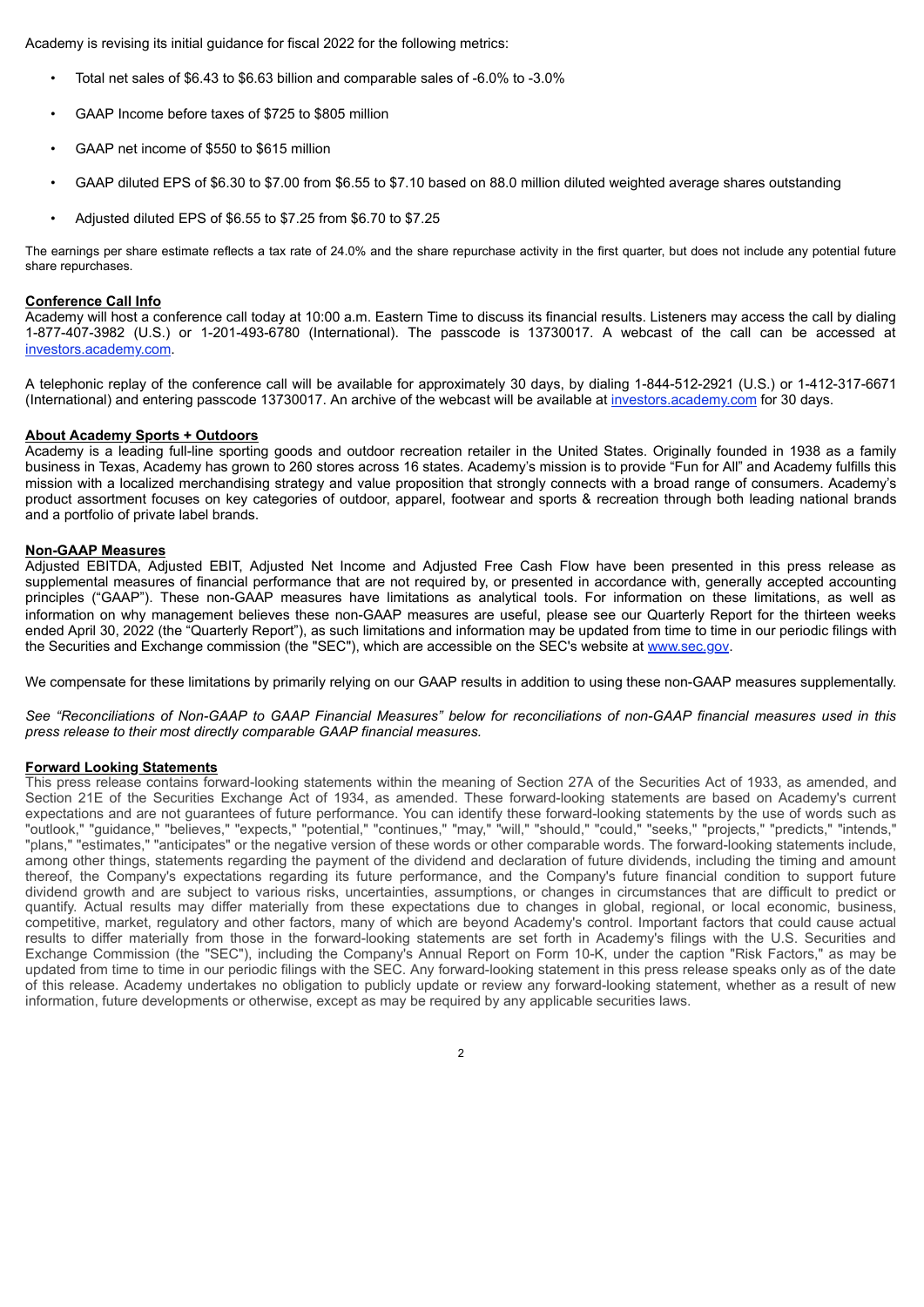# **Investor Contact Media Contact**

Matt Hodges **Elise Hasbrook** VP, Investor Relations VP, Communications 281-646-5362 281-944-6041

matt.hodges@academy.com elise.hasbrook@academy.com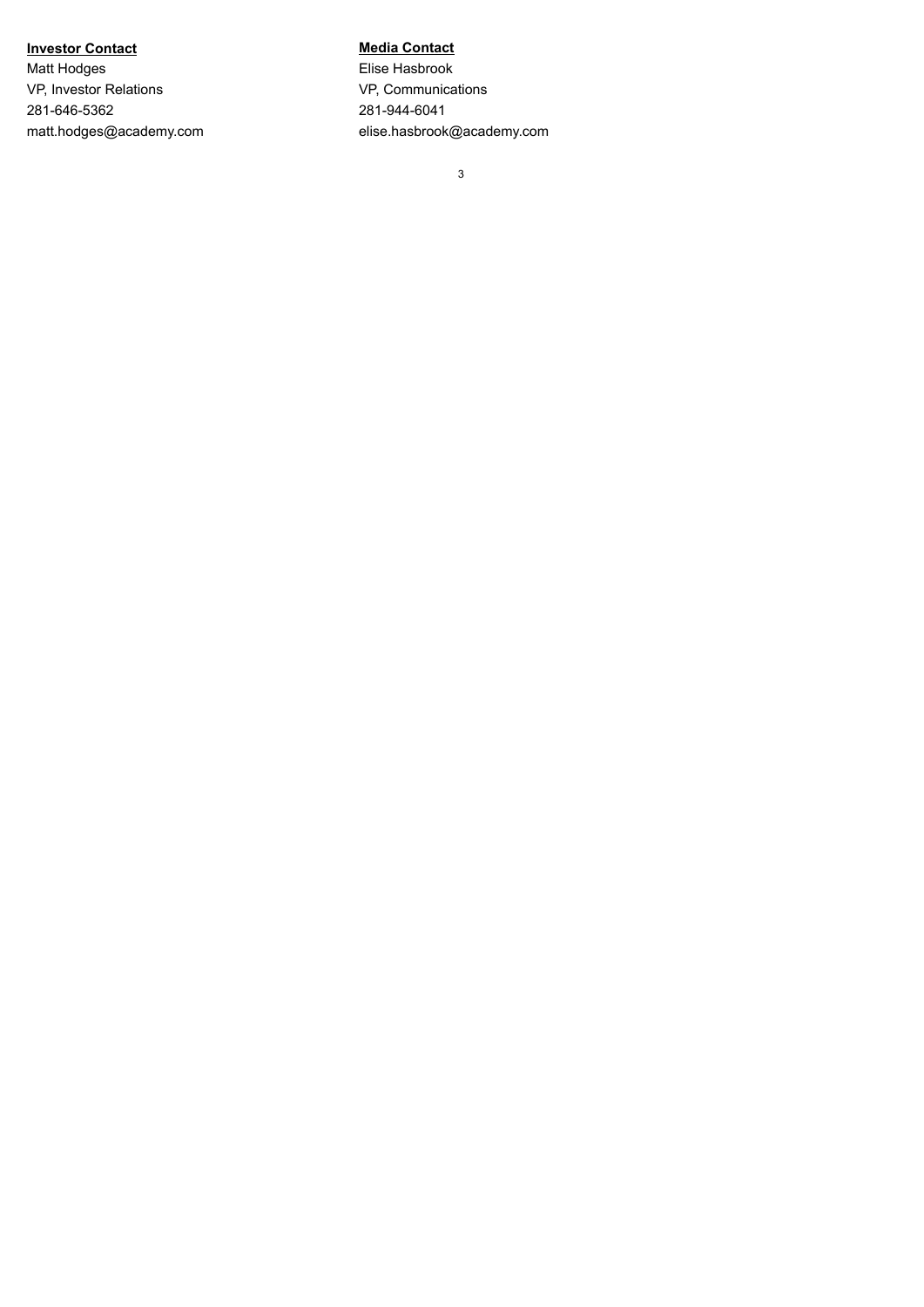#### **ACADEMY SPORTS AND OUTDOORS, INC. CONSOLIDATED STATEMENTS OF INCOME (Unaudited) (Amounts in thousands, except per share data)**

|                                              | <b>Thirteen Weeks Ended</b> |                |                                       |    |             |                                       |
|----------------------------------------------|-----------------------------|----------------|---------------------------------------|----|-------------|---------------------------------------|
|                                              |                             | April 30, 2022 | Percentage of<br>Sales <sup>(1)</sup> |    | May 1, 2021 | Percentage of<br>Sales <sup>(1)</sup> |
| Net sales                                    | \$                          | 1,467,730      | $100.0 \%$ \$                         |    | 1,580,333   | 100.0 %                               |
| Cost of goods sold                           |                             | 946,306        | 64.5 %                                |    | 1,016,632   | 64.3 %                                |
| Gross margin                                 |                             | 521,424        | 35.5 %                                |    | 563,701     | 35.7 %                                |
| Selling, general and administrative expenses |                             | 315,931        | 21.5 %                                |    | 324,627     | 20.5 %                                |
| Operating income                             |                             | 205,493        | 14.0 %                                |    | 239,074     | 15.1 %                                |
| Interest expense, net                        |                             | 10,920         | 0.7%                                  |    | 14,549      | 0.9%                                  |
| Other (income), net                          |                             | (697)          | 0.0%                                  |    | (397)       | 0.0%                                  |
| Income before income taxes                   |                             | 195,270        | 13.3 %                                |    | 224,922     | 14.2 %                                |
| Income tax expense                           |                             | 45,464         | 3.1%                                  |    | 47,126      | 3.0%                                  |
| Net income                                   |                             | 149,806        | 10.2 $%$ \$                           |    | 177,796     | 11.3 %                                |
| Earnings Per Common Share:                   |                             |                |                                       |    |             |                                       |
| <b>Basic</b>                                 | \$                          | 1.73           |                                       | \$ | 1.93        |                                       |
| <b>Diluted</b>                               | \$                          | 1.69           |                                       | \$ | 1.84        |                                       |
|                                              |                             |                |                                       |    |             |                                       |
| Weighted Average Common Shares Outstanding:  |                             |                |                                       |    |             |                                       |
| <b>Basic</b>                                 |                             | 86,658         |                                       |    | 92,088      |                                       |
| <b>Diluted</b>                               |                             | 88,614         |                                       |    | 96,472      |                                       |

4

 $(1)$  Column may not add due to rounding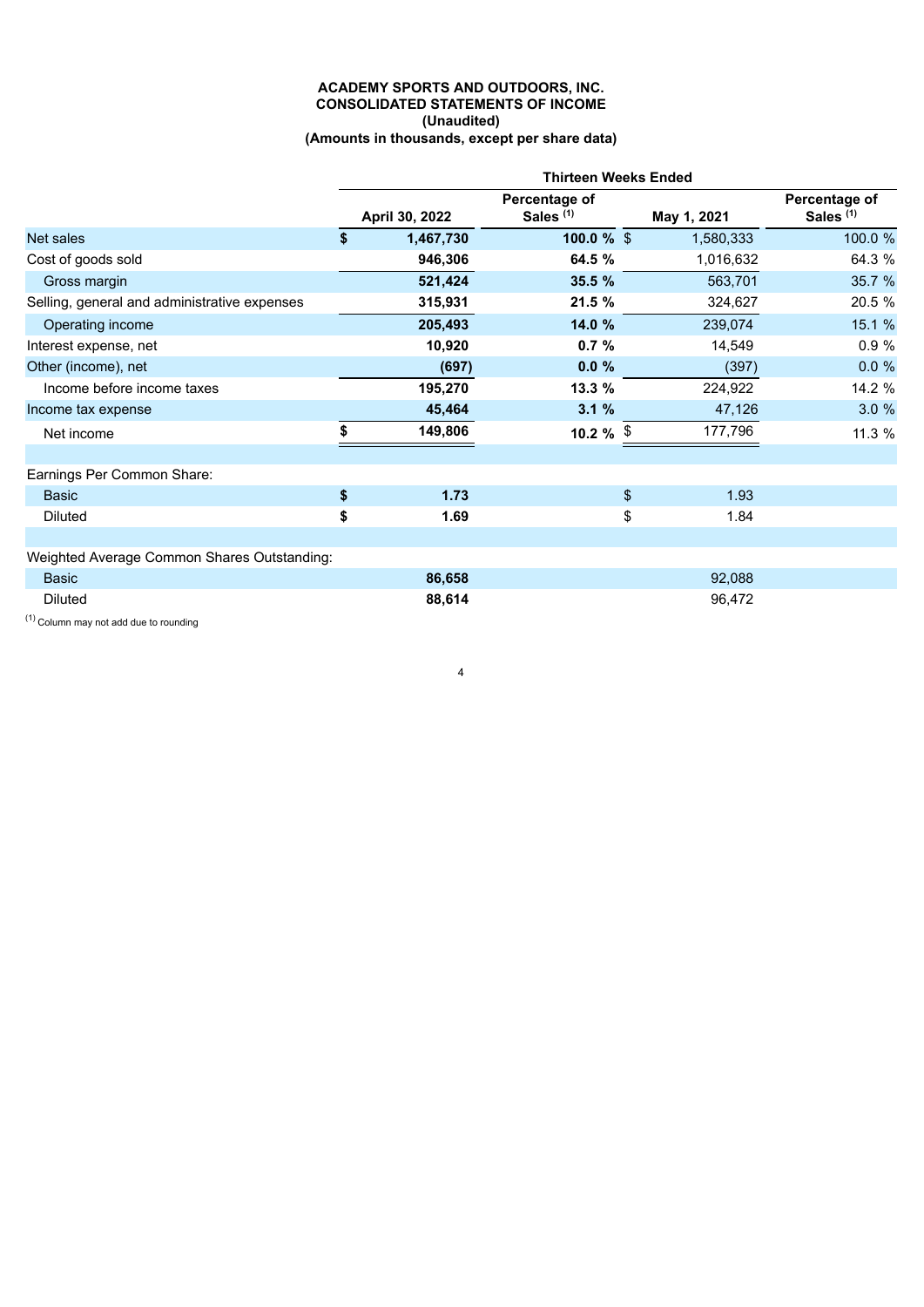# **ACADEMY SPORTS AND OUTDOORS, INC. CONSOLIDATED BALANCE SHEETS (Unaudited)**

| (Dollar amounts in thousands, except per share data) |  |
|------------------------------------------------------|--|
|------------------------------------------------------|--|

|                                                                                                                                                                                             | April 30, 2022     | <b>January 29, 2022</b> | May 1, 2021     |
|---------------------------------------------------------------------------------------------------------------------------------------------------------------------------------------------|--------------------|-------------------------|-----------------|
| <b>ASSETS</b>                                                                                                                                                                               |                    |                         |                 |
| <b>CURRENT ASSETS:</b>                                                                                                                                                                      |                    |                         |                 |
| Cash and cash equivalents                                                                                                                                                                   | \$<br>472,395 \$   | 485,998 \$              | 593,288         |
| Accounts receivable - less allowance for doubtful accounts of<br>\$808, \$732 and \$1,450, respectively                                                                                     | 12,666             | 19,718                  | 10,831          |
| Merchandise inventories, net                                                                                                                                                                | 1,323,886          | 1,171,808               | 1,080,804       |
| Prepaid expenses and other current assets                                                                                                                                                   | 39,578             | 36,460                  | 30,369          |
| Assets held for sale                                                                                                                                                                        | 1,763              | 1,763                   | 1,763           |
| <b>Total current assets</b>                                                                                                                                                                 | 1,850,288          | 1,715,747               | 1,717,055       |
|                                                                                                                                                                                             |                    |                         |                 |
| PROPERTY AND EQUIPMENT, NET                                                                                                                                                                 | 339,529            | 345,836                 | 366,005         |
| <b>RIGHT-OF-USE ASSETS</b>                                                                                                                                                                  | 1,085,805          | 1,079,546               | 1,127,645       |
| <b>TRADE NAME</b>                                                                                                                                                                           | 577,246            | 577,215                 | 577,000         |
| <b>GOODWILL</b>                                                                                                                                                                             | 861,920            | 861,920                 | 861,920         |
| <b>OTHER NONCURRENT ASSETS</b>                                                                                                                                                              | 4,368              | 4,676                   | 7,685           |
| <b>Total assets</b>                                                                                                                                                                         | \$<br>4,719,156 \$ | 4,584,940 \$            | 4,657,310       |
| <b>LIABILITIES AND STOCKHOLDERS' EQUITY</b>                                                                                                                                                 |                    |                         |                 |
| <b>CURRENT LIABILITIES:</b>                                                                                                                                                                 |                    |                         |                 |
| Accounts payable                                                                                                                                                                            | \$<br>825,456 \$   | 737,826                 | 864,966         |
| Accrued expenses and other current liabilities                                                                                                                                              | 274,399            | 303,207                 | 287,592         |
| <b>Current lease liabilities</b>                                                                                                                                                            | 85,719             | 83,077                  | 82,676          |
| Current maturities of long-term debt                                                                                                                                                        | 3,000              | 3,000                   | 4,000           |
| <b>Total current liabilities</b>                                                                                                                                                            | 1,188,574          | 1,127,110               | 1,239,234       |
| <b>LONG-TERM DEBT, NET</b>                                                                                                                                                                  | 683,325            | 683,585                 | 781,035         |
| <b>LONG-TERM LEASE LIABILITIES</b>                                                                                                                                                          | 1,081,871          | 1,077,667               | 1,132,196       |
| DEFERRED TAX LIABILITIES, NET                                                                                                                                                               | 224,366            | 217,212                 | 164,038         |
| <b>OTHER LONG-TERM LIABILITIES</b>                                                                                                                                                          | 12,512             | 12,420                  | 26,932          |
| <b>Total liabilities</b>                                                                                                                                                                    | 3,190,648          | 3,117,994               | 3,343,435       |
| <b>COMMITMENTS AND CONTINGENCIES</b>                                                                                                                                                        |                    |                         |                 |
| <b>STOCKHOLDERS' EQUITY:</b>                                                                                                                                                                |                    |                         |                 |
| Preferred stock, \$0.01 par value, authorized 50,000,000 shares;                                                                                                                            |                    |                         |                 |
| none issued and outstanding                                                                                                                                                                 |                    |                         |                 |
| Common stock, \$0.01 par value, authorized 300,000,000 shares;<br>85,071,234; 87,079,394; and 93,887,109 issued and outstanding<br>as of April 30, 2022, January 29, 2022, and May 1, 2021, |                    |                         |                 |
| respectively.                                                                                                                                                                               | 850                | 870                     | 939             |
| Additional paid-in capital                                                                                                                                                                  | 199,559            | 198,016                 | 150,370         |
| Retained earnings                                                                                                                                                                           | 1,328,099          | 1,268,060               | 1,164,964       |
| Accumulated other comprehensive loss                                                                                                                                                        |                    |                         | (2,398)         |
| <b>Stockholders' equity</b>                                                                                                                                                                 | 1,528,508          | 1,466,946               | 1,313,875       |
| Total liabilities and stockholders' equity                                                                                                                                                  | \$<br>4,719,156 \$ | 4,584,940               | \$<br>4,657,310 |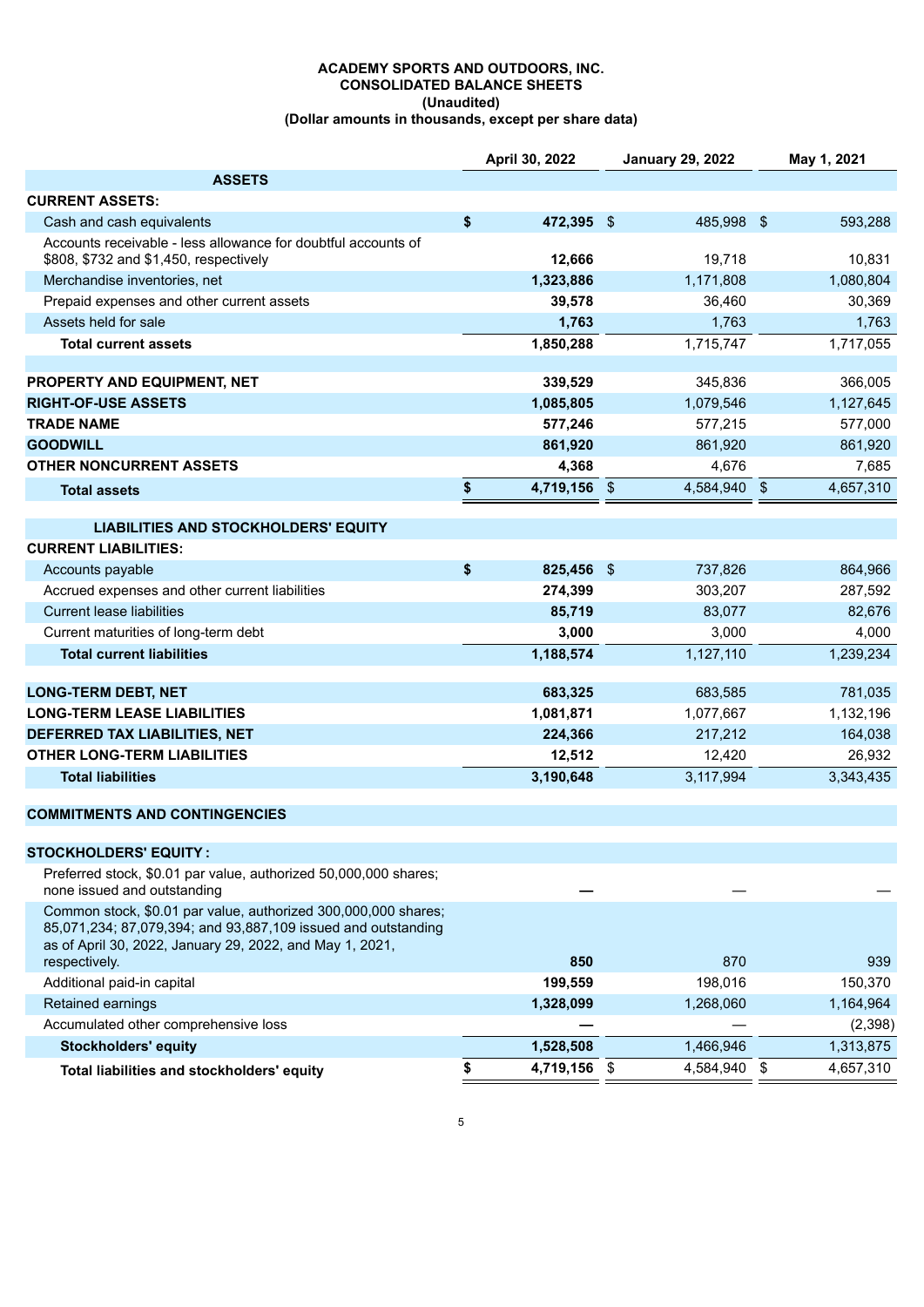## **ACADEMY SPORTS AND OUTDOORS, INC. CONSOLIDATED STATEMENTS OF CASH FLOWS (Unaudited) (Amounts in thousands)**

|                                                                                   | <b>Thirteen Weeks Ended</b> |                |             |           |
|-----------------------------------------------------------------------------------|-----------------------------|----------------|-------------|-----------|
|                                                                                   |                             | April 30, 2022 | May 1, 2021 |           |
| CASH FLOWS FROM OPERATING ACTIVITIES:                                             |                             |                |             |           |
| Net income                                                                        | \$                          | 149,806 \$     |             | 177,796   |
| Adjustments to reconcile net income to net cash provided by operating activities: |                             |                |             |           |
| Depreciation and amortization                                                     |                             | 25,578         |             | 25,298    |
| Non-cash lease expense                                                            |                             | 586            |             | 500       |
| Equity compensation                                                               |                             | 3,499          |             | 5,874     |
| Amortization of terminated interest rate swaps, deferred loan and other costs     |                             | 777            |             | 2,030     |
| Deferred income taxes                                                             |                             | 7,154          |             | 25,064    |
| Changes in assets and liabilities:                                                |                             |                |             |           |
| Accounts receivable, net                                                          |                             | 7,052          |             | 6,474     |
| Merchandise inventories, net                                                      |                             | (152,078)      |             | (90, 769) |
| Prepaid expenses and other current assets                                         |                             | (3, 118)       |             | (2,055)   |
| Other noncurrent assets                                                           |                             | 23             |             | 612       |
| Accounts payable                                                                  |                             | 85,640         |             | 77,326    |
| Accrued expenses and other current liabilities                                    |                             | (66, 475)      |             | (29, 039) |
| Income taxes payable                                                              |                             | 38,561         |             | 21,357    |
| Other long-term liabilities                                                       |                             | 92             |             | (1, 240)  |
| Net cash provided by operating activities                                         |                             | 97,097         |             | 219,228   |
| CASH FLOWS FROM INVESTING ACTIVITIES:                                             |                             |                |             |           |
| Capital expenditures                                                              |                             | (17, 280)      |             | (16, 808) |
| Purchases of intangible assets                                                    |                             | (32)           |             |           |
| Net cash used in investing activities                                             |                             | (17, 312)      |             | (16, 808) |
| <b>CASH FLOWS FROM FINANCING ACTIVITIES:</b>                                      |                             |                |             |           |
| Repayment of Term Loan                                                            |                             | (750)          |             | (1,000)   |
| Share-Based Award Payments                                                        |                             |                |             | (2,993)   |
| Proceeds from exercise of stock options                                           |                             | 3,294          |             | 17,257    |
| Taxes paid related to net share settlement of equity awards                       |                             | (895)          |             |           |
| Repurchase of common stock for retirement                                         |                             | (88, 501)      |             |           |
| Dividends paid                                                                    |                             | (6, 536)       |             |           |
| Net cash provided by (used in) financing activities                               |                             | (93, 388)      |             | 13,264    |
|                                                                                   |                             |                |             |           |
| NET INCREASE (DECREASE) IN CASH AND CASH EQUIVALENTS                              |                             | (13,603)       |             | 215,684   |
| CASH AND CASH EQUIVALENTS AT BEGINNING OF PERIOD                                  |                             | 485,998        |             | 377,604   |
| CASH AND CASH EQUIVALENTS AT END OF PERIOD                                        | \$                          | 472,395 \$     |             | 593,288   |
|                                                                                   |                             |                |             |           |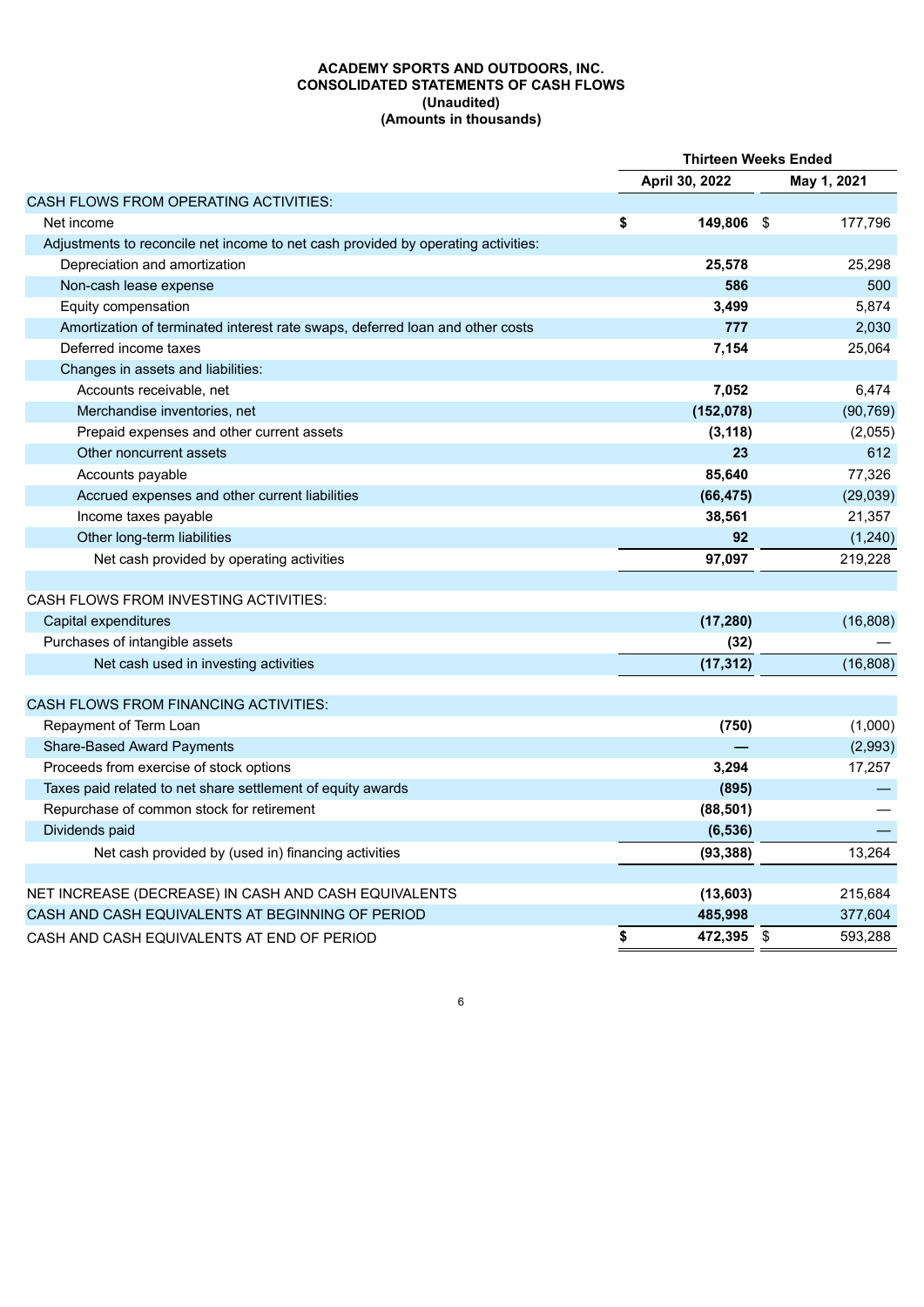#### **ACADEMY SPORTS AND OUTDOORS, INC. RECONCILIATIONS OF NON-GAAP TO GAAP FINANCIAL MEASURES (Unaudited) (Dollar amounts in thousands)**

### *Adjusted EBITDA and Adjusted EBIT*

We define "Adjusted EBITDA" as net income (loss) before interest expense, net, income tax expense and depreciation, amortization, and impairment, further adjusted to exclude consulting fees, private equity sponsor monitoring fees, equity compensation expense, (gain) loss on early retirement of debt, net, severance and executive transition costs, costs related to the COVID-19 pandemic, pre-opening expenses and other adjustments. We define "Adjusted EBIT" as net income (loss) before interest expense, net, and income tax expense, further adjusted to exclude consulting fees, private equity sponsor monitoring fees, equity compensation expense, (gain) loss on early retirement of debt, net, severance and executive transition costs, costs related to the COVID-19 pandemic, pre-opening expenses and other adjustments. We describe these adjustments reconciling net income (loss) to Adjusted EBITDA and Adjusted EBIT in the following table.

|                                     | <b>Thirteen Weeks Ended</b> |  |             |  |
|-------------------------------------|-----------------------------|--|-------------|--|
|                                     | April 30, 2022              |  | May 1, 2021 |  |
| Net income                          | 149,806 \$                  |  | 177,796     |  |
| Interest expense, net               | 10,920                      |  | 14,549      |  |
| Income tax expense                  | 45,464                      |  | 47,126      |  |
| Depreciation and amortization       | 25,578                      |  | 25,298      |  |
| Equity compensation (a)             | 3,499                       |  | 5,874       |  |
| Pre-opening expenses (b)            | 962                         |  |             |  |
| Other (c)                           |                             |  | 350         |  |
| Adjusted EBITDA                     | 236,229 \$                  |  | 270,993     |  |
| Less: Depreciation and amortization | (25, 578)                   |  | (25, 298)   |  |
| <b>Adjusted EBIT</b>                | 210,651                     |  | 245,695     |  |

(a) Represents non-cash charges related to equity based compensation, which vary from period to period depending on certain factors such as timing and valuation of awards, achievement of performance targets and equity award forfeitures.

(b) Represents pre-opening expenses which are non-capital expenditures associated with opening new stores and incurred prior to the store opening and generating sales. These costs consist primarily of occupancy costs, marketing, payroll and recruiting costs. These costs are expensed as incurred.

(c) Other adjustments include (representing deductions or additions to Adjusted EBITDA and Adjusted EBIT) amounts that management believes are not representative of our operating performance, such as costs associated with secondary offerings, installation costs for energy savings associated with our profitability initiatives and other costs associated with business optimization initiatives.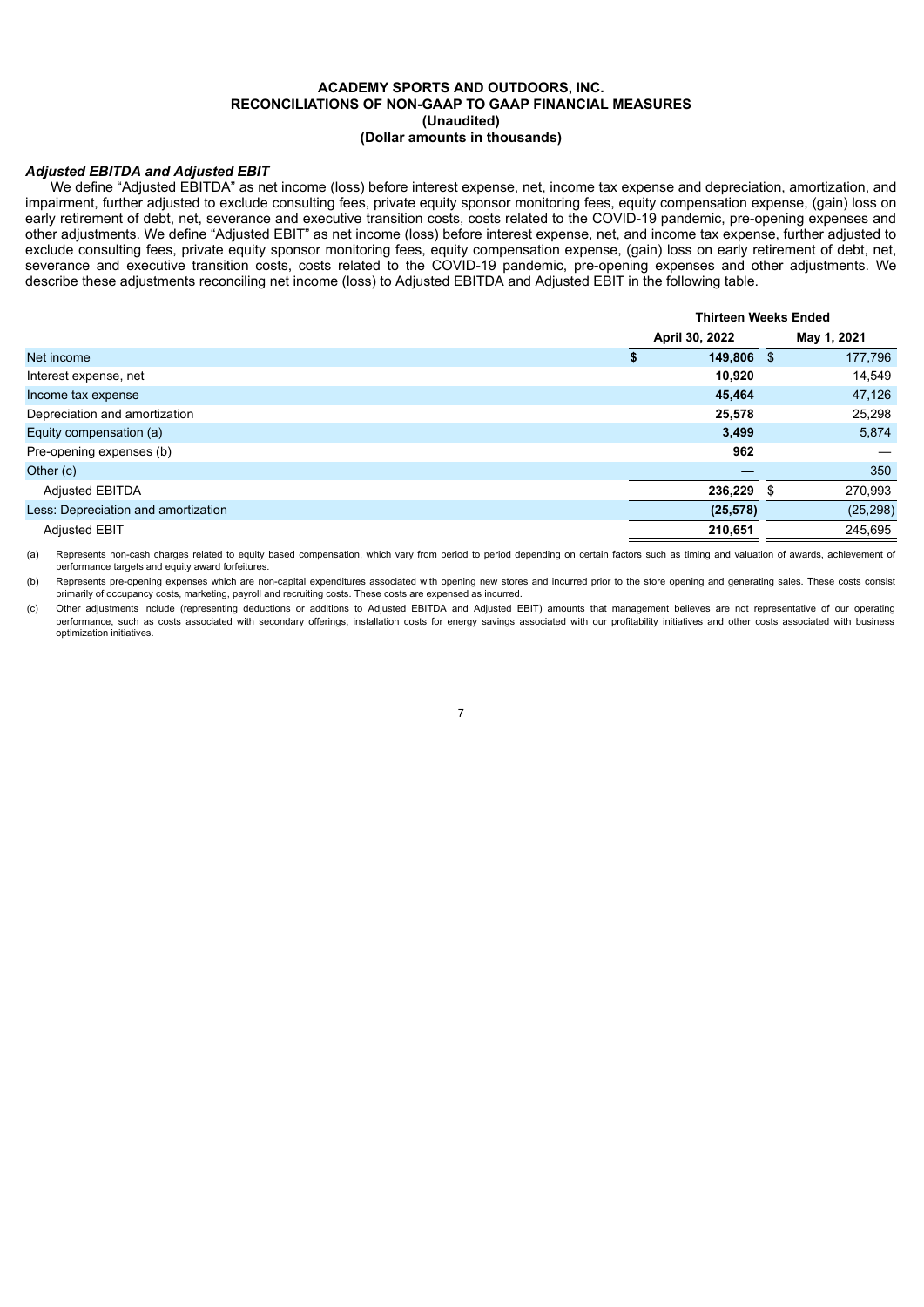#### *Adjusted Net Income and Adjusted Earnings Per Share*

We define "Adjusted Net Income (Loss)" as net income (loss), plus consulting fees, private equity sponsor monitoring fees, equity compensation expense, (gain) loss on early retirement of debt, net, severance and executive transition costs, costs related to the COVID-19 pandemic, pre-opening expenses and other adjustments, less the tax effect of these adjustments. We define "Adjusted Earnings per Share, Basic" as Adjusted Net Income divided by the basic weighted average common shares outstanding during the period and "Adjusted Earnings per Share, Diluted" as Adjusted Net Income divided by the diluted weighted average common shares outstanding during the period. We describe these adjustments reconciling net income (loss) to Adjusted Net Income, and Adjusted Earnings Per Share in the following table.

| <b>Thirteen Weeks Ended</b> |                |  |                                  |
|-----------------------------|----------------|--|----------------------------------|
|                             | April 30, 2022 |  | May 1, 2021                      |
| S                           |                |  | 177,796                          |
|                             | 3,499          |  | 5,874                            |
|                             | 962            |  |                                  |
|                             |                |  | 350                              |
|                             | (1,040)        |  | (1,489)                          |
|                             | 153,227        |  | 182,531                          |
|                             |                |  |                                  |
|                             |                |  |                                  |
| \$                          |                |  | 1.98                             |
| \$                          |                |  | 1.89                             |
|                             |                |  |                                  |
|                             | 86,658         |  | 92,088                           |
|                             | 88,614         |  | 96,472                           |
|                             |                |  | 149,806 \$<br>1.77S<br>$1.73$ \$ |

(a) Represents non-cash charges related to equity based compensation, which vary from period to period depending on certain factors such as timing and valuation of awards, achievement of performance targets and equity award forfeitures.

(b) Represents pre-opening expenses which are non-capital expenditures associated with opening new stores and incurred prior to the store opening and generating sales. These costs consist primarily of occupancy costs, marketing, payroll and recruiting costs. These costs are expensed as incurred.

(c) Other adjustments include (representing deductions or additions to Adjusted Net Income) amounts that management believes are not representative of our operating performance, such as costs associated with secondary offerings, installation costs for energy savings associated with our profitability initiatives and other costs associated with business optimization initiatives.

(d) For the thirteen weeks ended April 30, 2022 and May 1, 2021, this represents the tax effect of the total adjustments made to arrive at Adjusted Net Income at the estimated effective tax rate for the fiscal year ended January 28, 2023 and January 29, 2022, respectively.